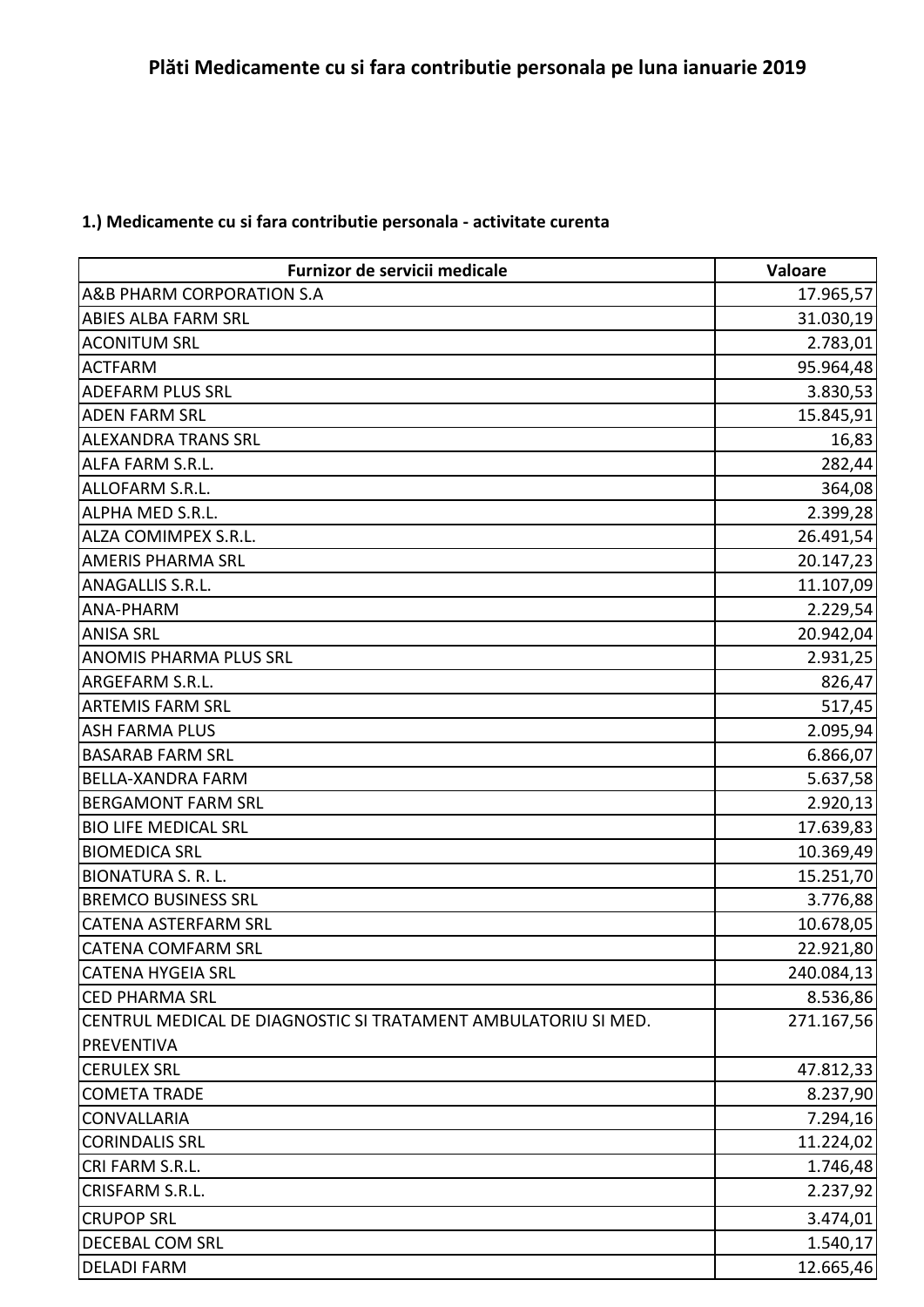| <b>DIANTHUS PHARMA PLUS</b>                  | 17.596,69  |
|----------------------------------------------|------------|
| <b>DUCFARM</b>                               | 636.899,32 |
| <b>EBERS COM SRL</b>                         | 4.823,87   |
| <b>ECCOFARM NOU SRL</b>                      | 80.195,41  |
| <b>ELAGA SRL</b>                             | 5.439,04   |
| <b>ELEN FARM 41 SRL</b>                      | 3.776,25   |
| <b>ELIANA&amp;NICOLETA FARM SRL</b>          | 26.259,62  |
| ELITE GREENPHARM S.R.L.                      | 38.362,76  |
| <b>ELIXIR SRL</b>                            | 2.667,44   |
| <b>ELLA - ROSE FARM SRL</b>                  | 3.070,68   |
| ELSCYTE S.R.L.                               | 1.212,75   |
| <b>EMAFARM UNIQUE S.R.L.</b>                 | 23.044,33  |
| <b>ESCULAP 2 SRL</b>                         | 6.130,32   |
| <b>ESCULAP S.R.L.</b>                        | 5.045,03   |
| <b>ESTERA EUROSERVICE S.R.L.</b>             | 175.175,26 |
| <b>EUROFARMA</b>                             | 8.938,84   |
| <b>FARMA FARM SRL</b>                        | 4.236,59   |
| <b>FARMA IMPEX SRL</b>                       | 4.802,30   |
| <b>FARMACEUTICA REMEDIA SA</b>               | 71.374,41  |
| <b>FARMACIA ANA SRL</b>                      | 2.809,31   |
| <b>FARMACIA ANETA S.R.L.</b>                 | 32.840,35  |
| <b>FARMACIA BUCURESTI TEHNOPLUS FARM SRL</b> | 787.178,79 |
| <b>FARMACIA CRING BUZAU</b>                  | 87.844,92  |
| <b>FARMACIA DE LA TARA S.R.L.</b>            | 5.349,53   |
| <b>FARMACIA DENIS SRL</b>                    | 12.730,55  |
| <b>FARMACIA DIANA PLUS</b>                   | 45.072,43  |
| <b>FARMACIA DOROBANTI</b>                    | 48.395,99  |
| <b>FARMACIA ELIANA</b>                       | 6.583,35   |
| <b>FARMACIA FARMATRIS</b>                    | 7.607,38   |
| <b>FARMACIA FARMILLA SRL</b>                 | 2.268,35   |
| <b>FARMACIA FIOLY SRL</b>                    | 145,92     |
| FARMACIA FORTE VITA FARM                     | 126.332,52 |
| <b>FARMACIA GEORGE SRL</b>                   | 1.086,88   |
| <b>FARMACIA HELP FARM SRL</b>                | 255.979,83 |
| <b>FARMACIA IANCULUI 57 SRL</b>              | 60.919,77  |
| FARMACIA INA IMPEX PLUS S.R.L.               | 37.805,21  |
| <b>FARMACIA IRIS VISOI SRL</b>               | 96.218,97  |
| <b>FARMACIA M SRL</b>                        | 13.585,14  |
| <b>FARMACIA MAGNOLIA DC S.R.L.</b>           | 6.016, 17  |
| <b>FARMACIA MAKO SRL</b>                     | 4.040,57   |
| <b>FARMACIA MARA</b>                         | 4.589,36   |
| <b>FARMACIA MULTIVITA SRL</b>                | 1.333,20   |
| <b>FARMACIA NORA</b>                         | 2.917,52   |
| <b>FARMACIA OMNIA S.R.L.</b>                 | 45.469,52  |
| FARMACIA PLURIMEX PARHON S.R.L. / MERCK      | 31.178,68  |
| FARMACIA PLURIMEX TUNARI S.R.L./ MERCK 2     | 305,16     |
| FARMACIA PRIMAVERII S.R.L.                   | 1.406,49   |
| <b>FARMACIA REVITALIA SRL</b>                | 34.595,97  |
| FARMACIA SF. ELENA SI SF. GHEORGHE           | 4.275,01   |
| <b>FARMACIA TARSIS</b>                       | 29.869,24  |
| <b>FARMACIA TITAN SRL</b>                    | 96.621,87  |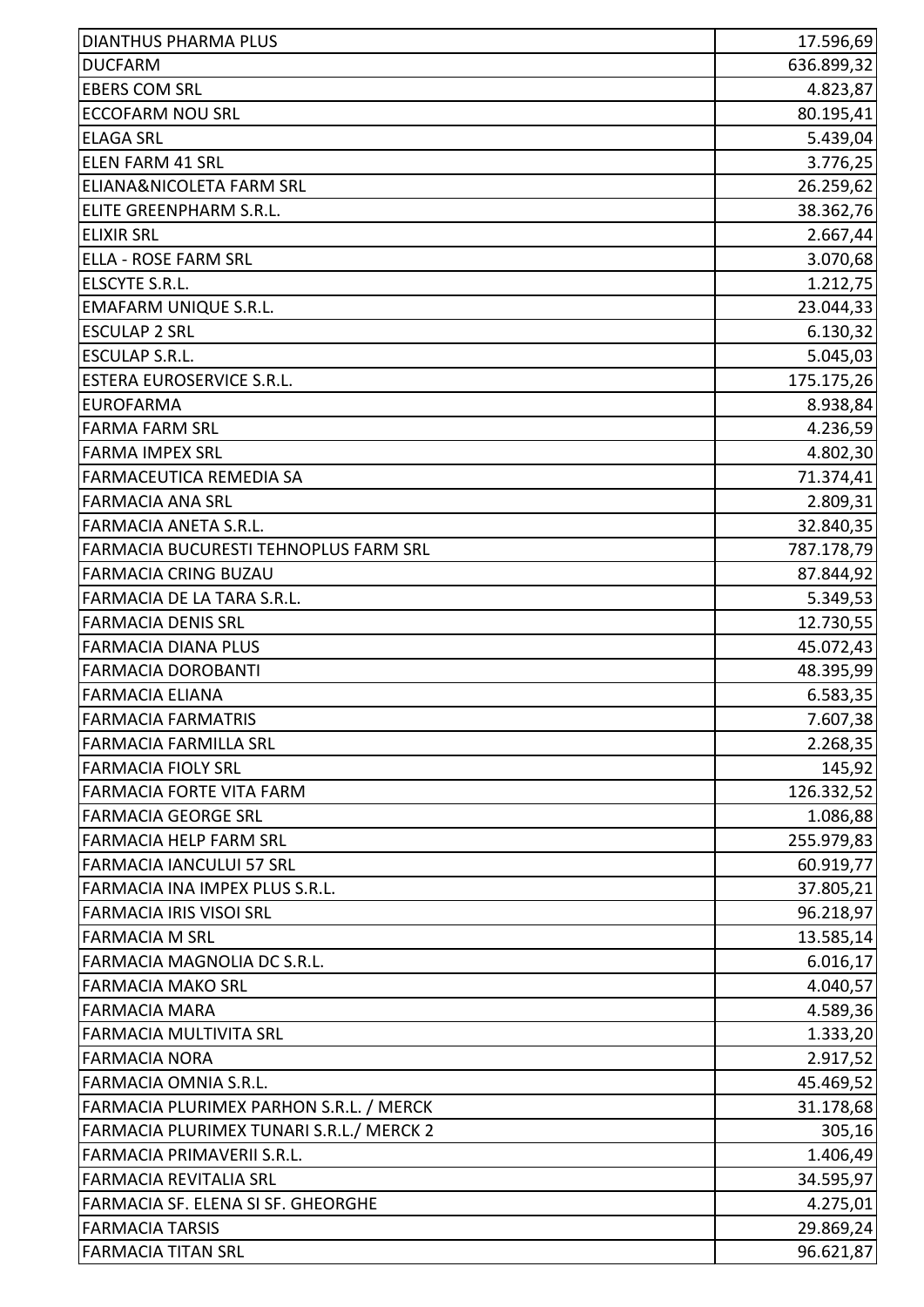| <b>FARMACIA UNICA SRL</b>        | 23.789,02  |
|----------------------------------|------------|
| FARMACIA VITAMINA ORADEA         | 2.974,58   |
| <b>FARMAFIL S.R.L.</b>           | 49.863,80  |
| <b>FARMALEX SRL</b>              | 65.954,10  |
| <b>FARMASIB SRL SIBIU</b>        | 31.317,09  |
| <b>FARMAVITA</b>                 | 26.197,32  |
| <b>FARMAVITAS S.R.L.</b>         | 6.815,90   |
| <b>FARMED DISTRIBUTION GROUP</b> | 6.468,61   |
| <b>FARMELIA SRL</b>              | 40.444,36  |
| <b>FARMEXIM TRADE SRL</b>        | 3.584,67   |
| <b>FARMIAB</b>                   | 367,21     |
| <b>FARMIMPEX SRL</b>             | 328.347,52 |
| <b>FLORA FARM SRL</b>            | 1.153,34   |
| <b>FLOREDANA FARM SRL</b>        | 12.021,76  |
| <b>GABRI ELEN S.R.L.</b>         | 2.428,01   |
| <b>GEMA FARM SRL</b>             | 8.943,76   |
| <b>GENERAL NEXT PHARM SRL</b>    | 209.996,72 |
| <b>GENERAL SMART FARM</b>        | 24.996,15  |
| <b>GREEN-PHARM S.R.L.</b>        | 14.926,23  |
| HELEN - FARM S.R.L.              | 9.749,31   |
| <b>HELLICONIA SRL</b>            | 8.825,17   |
| HELP FARM PLUS S.R.L.            | 44.429,41  |
| HEPITES FARM S.R.L.              | 13.527,75  |
| <b>HYGEA SRL</b>                 | 135.348,01 |
| <b>IDEA MED SRL</b>              | 100.994,25 |
| <b>IEZER FARM SRL</b>            | 305.943,82 |
| <b>ILIRIA SERV SRL</b>           | 34.921,03  |
| <b>INAC CINAFARM S.R.L.</b>      | 23.169,69  |
| liris apotheke s.r.l             | 3.599,74   |
| <b>IRIS PHARM SRL</b>            | 45.690,21  |
| <b>IRIS SRL</b>                  | 14.196,82  |
| <b>JENI-PHARM SRL BUZAU</b>      | 30.270,33  |
| KARIM PHARM/DERYYFARM KARIM      | 60.052,51  |
| KARMINA PLUS S.R.L.              | 1.219,67   |
| <b>KORONIA FARM</b>              | 23,88      |
| <b>LARA FARM</b>                 | 107.472,93 |
| <b>LAVIRA TRANSPORT SRL</b>      | 399.583,03 |
| <b>LENI FARM S.R.L</b>           | 7.521,60   |
| <b>LIMA FARM SRL</b>             | 46.122,50  |
| <b>LONGAVIT SRL</b>              | 14.473,10  |
| <b>LUANA PHARMACY SRL</b>        | 377,99     |
| <b>MAREX SERV SRL</b>            | 1.154,47   |
| MARICONA COMIMPEX S.R.L.         | 28.427,29  |
| <b>MAVIROFARM SRL-D</b>          | 3.799,20   |
| <b>MEDIFARM ALEX SRL</b>         | 2.957,81   |
| MEDIMFARM TOPFARM SA             | 88.423,13  |
| <b>MEDOFARM SRL</b>              | 20.775,63  |
| <b>MED-SERV UNITED SRL</b>       | 188.953,41 |
| MELISSA FARM S.R.L.              | 7.928,60   |
| MINI FARM CONCEPT S.R.L.         | 12.525,76  |
| MIOSOTIS PLUS SRL                | 40.559,98  |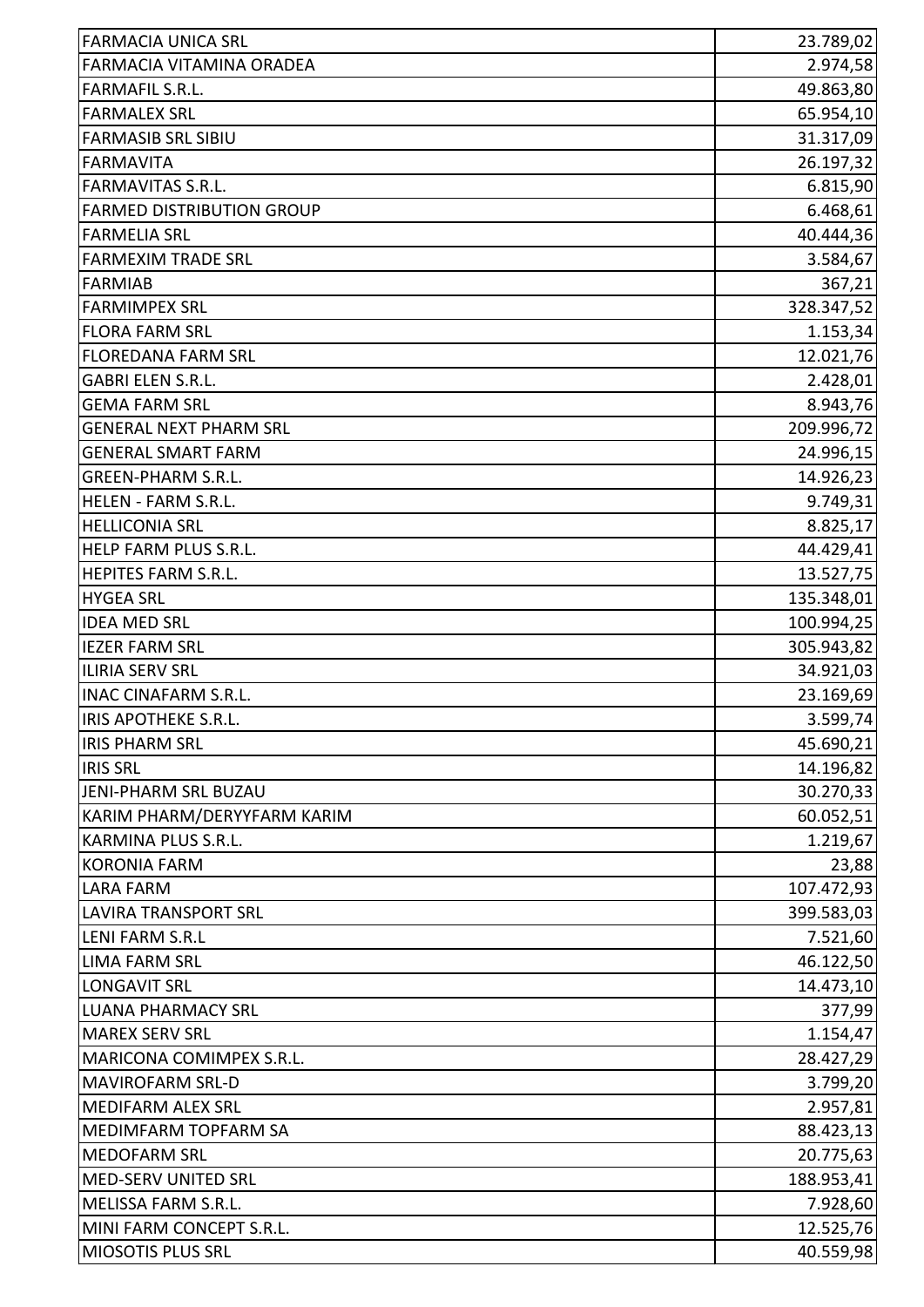| <b>MIRI FARM SRL</b>                     | 27.023,10  |
|------------------------------------------|------------|
| <b>MISFARM</b>                           | 18.967,56  |
| MISTRAL FARM S.R.L.                      | 813,22     |
| MOANA MEDICAL S.R.L.                     | 187.899,52 |
| <b>MORENA FARM SRL</b>                   | 1.321,53   |
| <b>NATALIA FARM S.R.L</b>                | 325,62     |
| <b>NATURA SRL</b>                        | 68.294,11  |
| <b>NEED FARM SRL</b>                     | 5.517,50   |
| <b>NERTERA FARM SRL</b>                  | 3.483,95   |
| NICORA COMPANY SRL                       | 5.042,54   |
| <b>NORDFARM 8</b>                        | 23.164,64  |
| NOVOFARM S.R.L.                          | 32.861,05  |
| OLFARM S.A.                              | 4.543,01   |
| OLI RA FARM S.R.L.                       | 8.892,90   |
| PAEONIA COM S.R.L.                       | 18.202,26  |
| PANACEEA PHARM SRL                       | 14.009,01  |
| PANPHARMA MED                            | 4.838,29   |
| PERLA MEDIFARM SRL                       | 15.076,80  |
| PERLA WAREHOUSE                          | 2.168,42   |
| <b>PEX SRL</b>                           | 2.786,34   |
| PHARMA PRO EXPRES                        | 14.498,08  |
| PHARMACIA A.D.M. 2000 S.R.L.             | 95.521,42  |
| PHARMACY SRL CONSTANTA                   | 91.946,50  |
| PHARMA-PLANT IMPEX SRL                   | 13.640,27  |
| PROCLINIC S.R.L.                         | 57.317,47  |
| PROFESSIONAL FARMA LINE S.R.L.           | 69.503,58  |
| PROXI-PHARM S.R.L.                       | 21.071,29  |
| <b>RELEVIA SRL</b>                       | 15.743,94  |
| <b>REMEDIUM SRL</b>                      | 10.606,52  |
| <b>REMEDIUM SRL</b>                      | 10.289,34  |
| <b>REMIRO FARM SRL</b>                   | 26.012,24  |
| <b>RODIA SRL</b>                         | 8.175,32   |
| ROM-GAL-LEADER S.R.L.                    | 11.613,21  |
| <b>ROPHARMA</b>                          | 510.752,54 |
| S.C FARMACIA FILANTROPIA SRL             | 40.997,65  |
| S.C HERA FARM S.R.L.                     | 6.364,20   |
| S.C METAFARM S.R.L.                      | 89.365,29  |
| S.C. 2M PHARMA S.R.L.                    | 487,38     |
| S.C. 3F FARMACIE FARMEC FRUMUSETE S.R.L. | 445,62     |
| S.C. ACTION C PRODIMPEX S.R.L.           | 144.205,16 |
| S.C. ADRIA FARM S.R.L.                   | 2.290,34   |
| S.C. AKTIS S.R.L.                        | 24.321,22  |
| S.C. ALICAT GRUP S.R.L.                  | 37.677,27  |
| S.C. ALMA MATER FARMACIE S.R.L.          | 225.683,83 |
| S.C. ANDREEFARM S.R.L.                   | 2.422,68   |
| S.C. APOTECA FARMACIE S.R.L.             | 112.706,71 |
| S.C. APRIL FARMEXIM S.R.L.               | 18.434,09  |
| S.C. AQUA PHARM CONSULTING S.R.L.        | 11.483,94  |
| S.C. ARESDONA S.R.L                      | 10.756,04  |
| S.C. ARNICA IMPEX S.R.L.                 | 48.009,90  |
| S.C. ARNICA S.R.L.                       | 48.126,28  |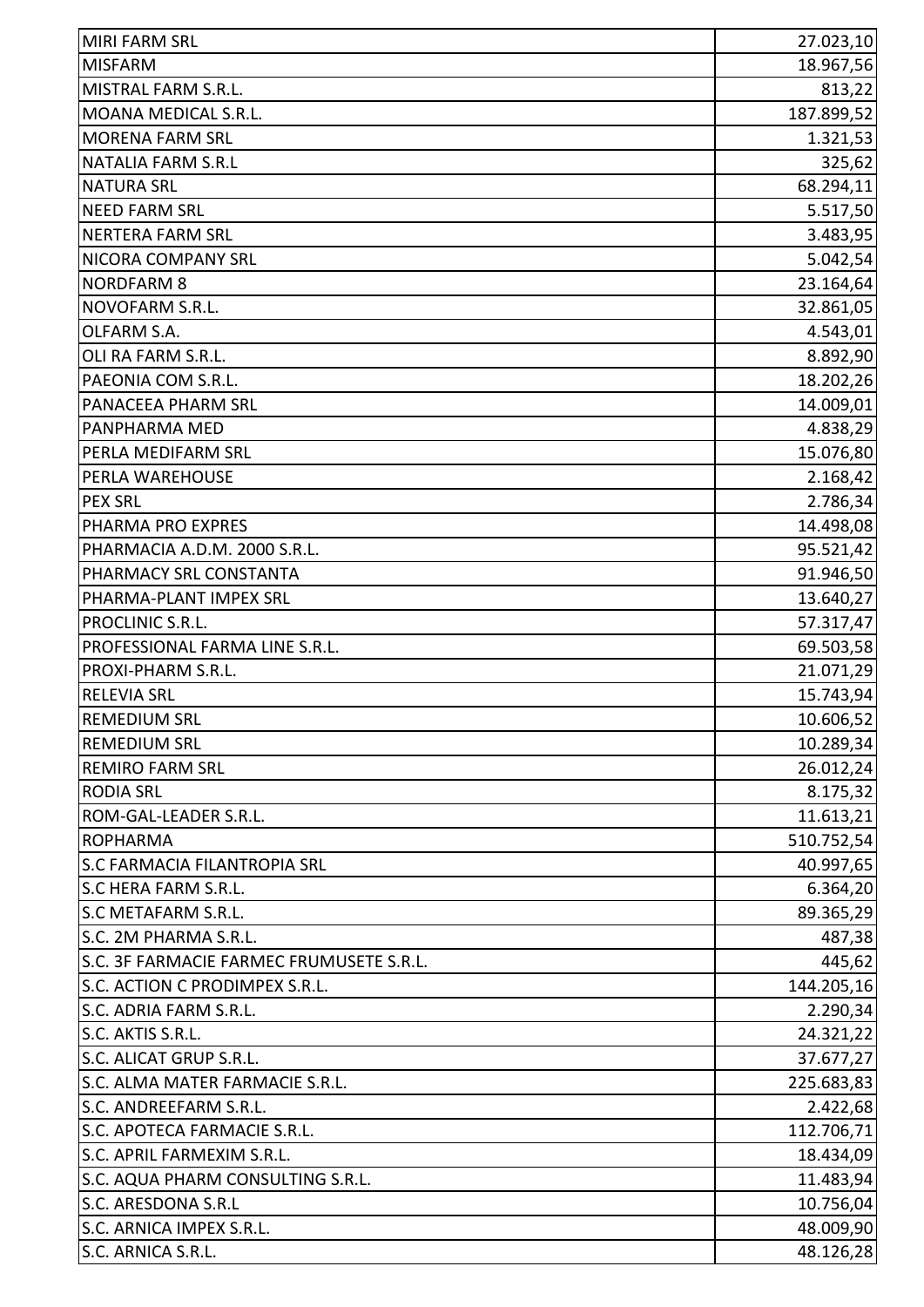| S.C. ARSENE S.R.L.                    | 39.649,44    |
|---------------------------------------|--------------|
| S.C. ATMAN PROD COM S.R.L.            | 11.584,11    |
| S.C. BID COMINVEST S.R.L.             | 9.560,75     |
| S.C. BIOS-FARM S.R.L.                 | 9.804,54     |
| S.C. BIOSPECTRUM S.R.L.               | 12.268,01    |
| S.C. BUJOR FARM S.R.L.                | 17.478,98    |
| S.C. CALIN FARM S.R.L.                | 11.619,75    |
| S.C. CAMPHORA S.R.L.                  | 10.011,20    |
| S.C. CATENA NINA S.R.L.               | 14.499,05    |
| S.C. CHIRMIS FARMIMPEX S.R.L.         | 91.191,82    |
| S.C. CHRIS PHARMA S.R.L.              | 9.207,76     |
| S.C. COLVIMED S.R.L.                  | 7.586,73     |
| S.C. COMAY SRL                        | 63.978,90    |
| S.C. CONVALARIA S.R.L.                | 47.956,71    |
| S.C. CRAITA SILVA IMPEX S.R.L.        | 25.318,91    |
| S.C. CRISEN FARM S.R.L.               | 9.598,23     |
| S.C. CYNARA FARM-IMPEX SRL            | 48.833,47    |
| S.C. DEMETRA PHARM S.R.L.             | 27.710,50    |
| S.C. DERYYFARM 2000 S.R.L.            | 16.286,52    |
| S.C. DEXTER INVEST S.R.L.             | 99.614,80    |
| S.C. DIANA ALEXANDRU SRL              | 46.775,11    |
| S.C. DOLCEFARM S.R.L.                 | 5.017,68     |
| S.C. DORA FARM S.R.L.                 | 3.082,82     |
| S.C. DRIDU FARM S.R.L.                | 33.784,26    |
| S.C. ELEFARM S.R.L.                   | 8.104,52     |
| S.C. ELISAN FARM S.R.L.               | 10.299,55    |
| S.C. FARM MOND S.R.L.                 | 11.563,16    |
| S.C. FARM SANDORIA S.R.L.             | 11.871,07    |
| S.C. FARM SEMPERVIVI S.R.L            | 412,64       |
| S.C. FARMA MED SRL                    | 12.517,73    |
| S.C. FARMA RODITRIX S.R.L.            | 7.644,48     |
| S.C. FARMACEUTICA ARGESFARM S.A.      | 731.627,11   |
| S.C. FARMACIA ACSADEMIA S.R.L.        | 221.630,57   |
| S.C. FARMACIA ALCOR S.R.L.            | 95.243,40    |
| S.C. FARMACIA ALGEVITA S.R.L.         | 4.011,15     |
| S.C. FARMACIA BAJAN S.R.L.            | 59.228,29    |
| S.C. FARMACIA BARNA S.R.L.            | 4.058,12     |
| S.C. FARMACIA CARITAS S.R.L           | 9.890,88     |
| S.C. FARMACIA DIANA S.R.L.            | 32.018,12    |
| S.C. FARMACIA ELENA S.R.L.            | 989,43       |
| <b>S.C. FARMACIA ESCULAP SRL</b>      | 26.156,77    |
| <b>S.C. FARMACIA HYGEA SRL</b>        | 45.206,91    |
| S.C. FARMACIA KAISER S.R.L.           | 4.040,31     |
| S.C. FARMACIA MENTONA S.R.L.          | 3.482,17     |
| S.C. FARMACIA PADURARU S.R.L.         | 543,82       |
| S.C. FARMACIA PISCULUI S.R.L          | 88.336,47    |
| S.C. FARMACIA SFINTA ECATERINA S.R.L. | 311.192,87   |
| S.C. FARMACIA SIC VOLO SRL            | 51.569,10    |
| S.C. FARMACIA SURA MARE S.R.L.        | 14.293,23    |
| S.C. FARMACIA TEI S.R.L.              | 1.418.475,94 |
| S.C. FARMACIA VIVIANA S.R.L.          | 114.936,30   |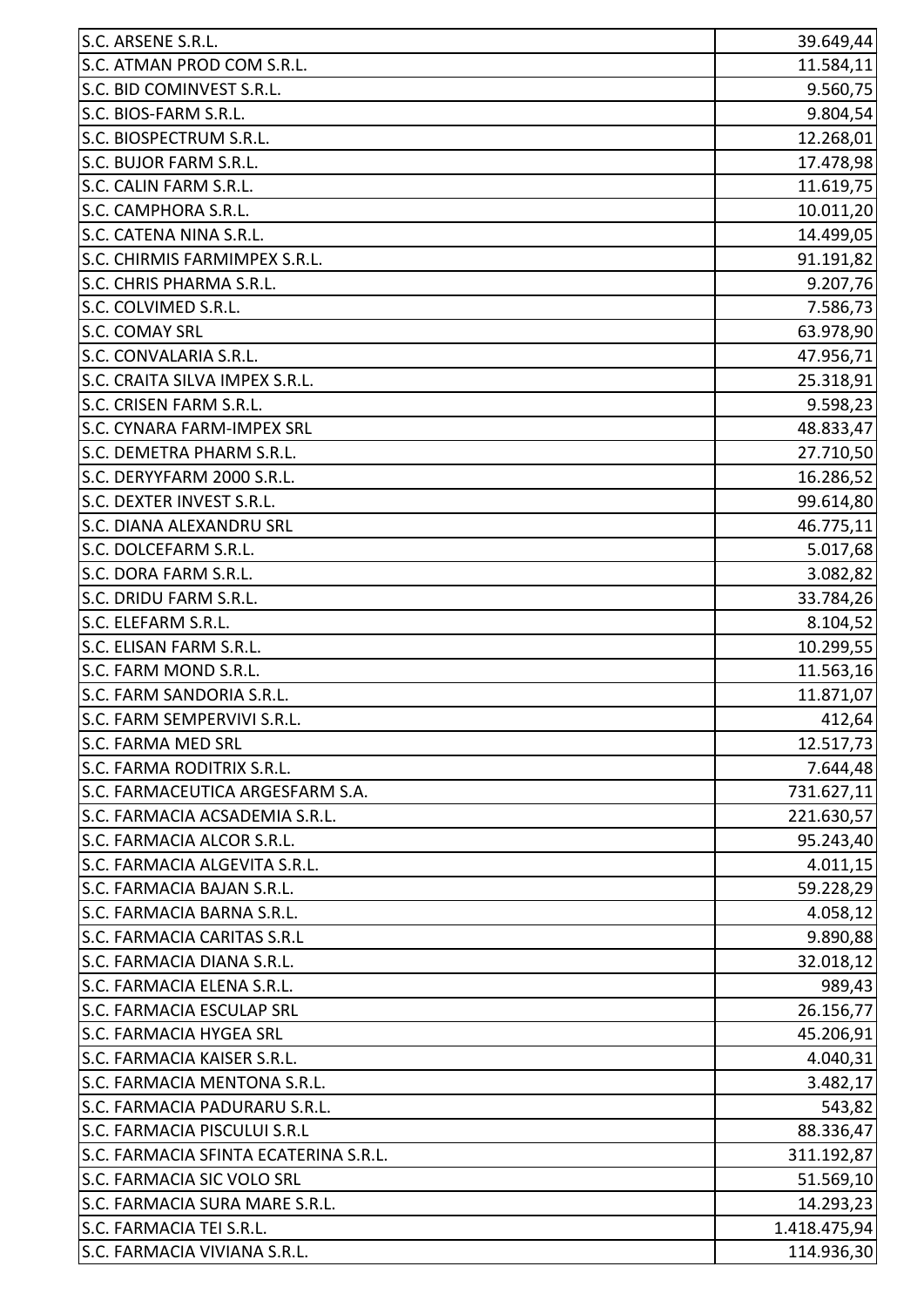| S.C. FARMA-COM-IULIA S.R.L.             | 174.773,03   |
|-----------------------------------------|--------------|
| <b>S.C. FARMALEX S.R.L</b>              | 54.696,32    |
| S.C. FARMNICOL S.R.L.                   | 103.716,03   |
| S.C. FLORIS S.R.L.                      | 3.456,40     |
| S.C. GEDEON RICHTER FARMACIA S.A        | 422.564,22   |
| <b>S.C. GEONET SRL</b>                  | 136.102,68   |
| S.C. HIPOCRAT-PLUS S.R.L.               | 8.926,97     |
| S.C. HUMANITAS C.D. S.R.L.              | 11.905,57    |
| S.C. HUMANITAS FARM S.R.L.              | 5.724, 17    |
| S.C. HYGEEA PHARM S.R.L                 | 29.667,32    |
| S.C. HYPERICI S.R.L.                    | 123.354,47   |
| S.C. IATROFARM S.R.L.                   | 21.388,73    |
| S.C. INAFARM STAR S.R.L.                | 24.017,14    |
| S.C. JOJOFARM S.R.L.                    | 101.598,94   |
| S.C. LABORATOR GALENIC SANATATEA S.R.L. | 1.021,62     |
| S.C. LAURA CONS S.R.L                   | 15.682,82    |
| S.C. LETI-FARM 2000 S.R.L.              | 2.494,48     |
| <b>S.C. LIBRO PHARMA SRL</b>            | 22.509,12    |
| S.C. MAGIC FARM S.R.L.                  | 10.757,42    |
| S.C. MASTER FARM S.R.L                  | 30.900,56    |
| S.C. MEDICA FARM S.R.L.                 | 35.691,63    |
| S.C. MIDOFARM S.R.L.                    | 19.099,50    |
| S.C. MINERVA FARMACIE S.R.L.            | 197.407,18   |
| <b>S.C. MINI-FARM SRL</b>               | 233.610,77   |
| S.C. MONIX FARM S.R.L.                  | 7.097,50     |
| <b>S.C. MORPHEUS SRL</b>                | 9.253,80     |
| <b>S.C. OLLY PHARM BIO SRL</b>          | 3.412,72     |
| S.C. PANACEEA COM S.R.L.                | 4.072,40     |
| <b>S.C. PHARMA SIG SRL</b>              | 26.794,44    |
| S.C. PHARMAPLUS S.R.L.                  | 3.318,55     |
| S.C. PLESEA MOCANU SANTEFARM S.R.L.     | 18.711,58    |
| S.C. PLURIACTIV EXPERT S.R.L.           | 1.890,45     |
| S.C. PRIMAPHARM S.R.L.                  | 23.816,47    |
| S.C. PURSANTE S.R.L.                    | 67.823,25    |
| S.C. RA SRL                             | 39.565,09    |
| S.C. RADIX PHARMA S.R.L.                | 32.814,48    |
| S.C. REDFARM S.R.L.                     | 36.261,04    |
| S.C. REMEDIA FARM S.R.L.                | 29.493,43    |
| S.C. REVITAL S.R.L.                     | 31.668,25    |
| S.C. ROM FARM CRIS S.R.L.               | 17.109,83    |
| S.C. ROM-DIGI-FARM S.R.L.               | 8.787,94     |
| <b>S.C. ROSIFARM SRL</b>                | 2.554,82     |
| S.C. ROYAL MAR S.R.L.                   | 16.728,38    |
| S.C. S.I.E.P.C.O.F.A.R. S.A.            | 1.427.898,05 |
| <b>S.C. SALVATOR</b>                    | 47.832,50    |
| S.C. SALVIA S.R.L.                      | 4.603,96     |
| S.C. SARAMED S.R.L.                     | 13.143,10    |
| S.C. TACOMI IMPEX S.R.L.                | 55.636,91    |
| S.C. TRI FARM S.R.L.                    | 120.926,66   |
| S.C. UNIVERSAL FARMA S.R.L.             | 23.151,78    |
| S.C. VICKFARM S.R.L.                    | 14.898,77    |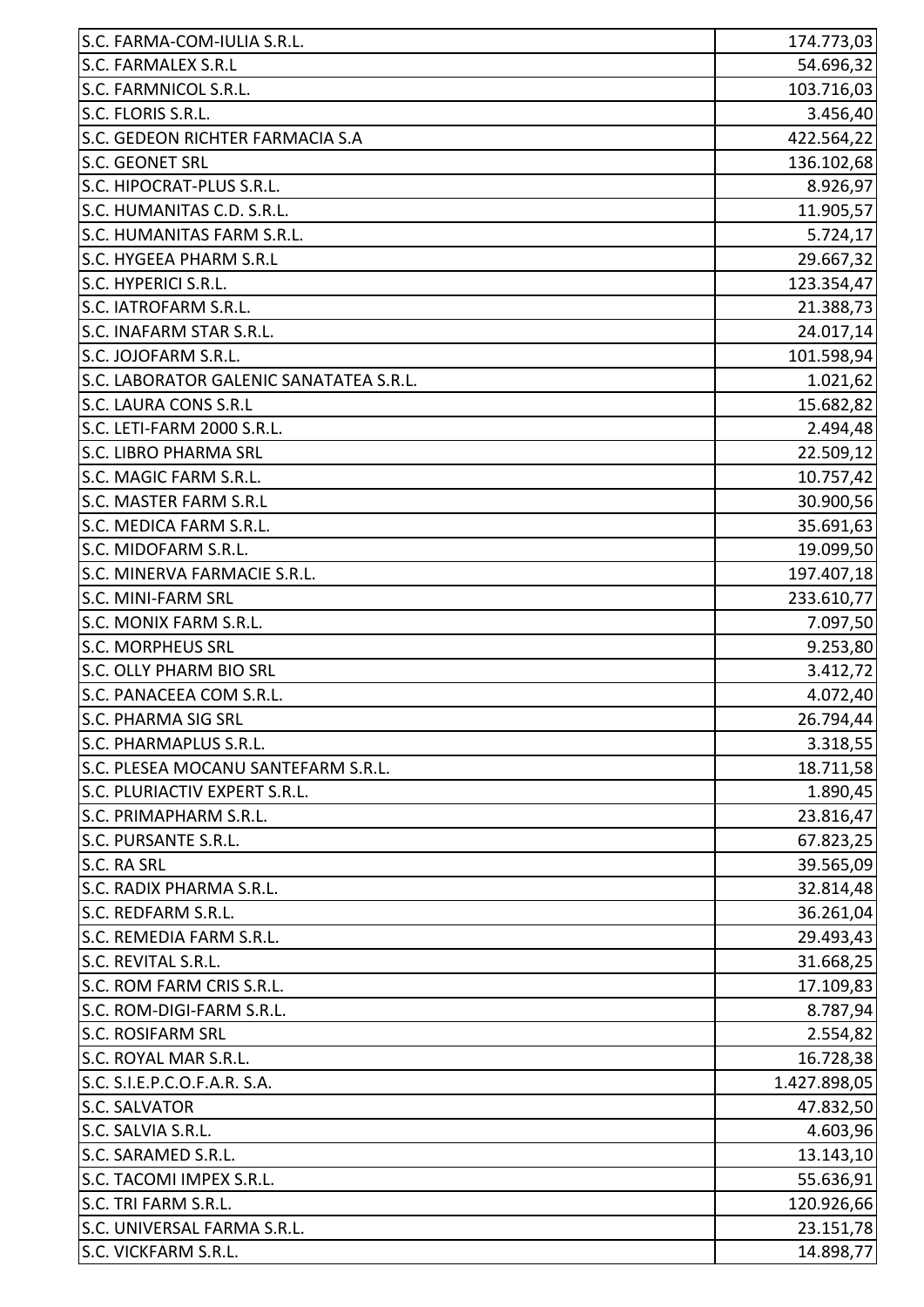| S.C. VIOFARM S.R.L.                   | 65.837,50  |
|---------------------------------------|------------|
| S.C. VISCUM SRL                       | 137.819,64 |
| S.C. VITAFARM PLUS S.R.L.             | 25.254,19  |
| S.C. VITAL FARM S.R.L.                | 682.435,13 |
| S.C.ADONIS IMPORT EXPORT S.R.L.       | 14.314,91  |
| S.C.AL SHEFA FARM S.R.L.              | 51.461,67  |
| S.C.AXIFARM S.R.L.                    | 10.345,33  |
| S.C.BALSAM S.R.L.                     | 42.420,64  |
| S.C.CLUB CAFE GALA S.R.L.             | 548.357,86 |
| S.C.CONSFARM S.R.L.                   | 45.795,12  |
| S.C.ELENFARM S.R.L.                   | 32.024,71  |
| S.C.FARM IMPLANT IMPORT-EXPORT S.R.L. | 27.068,11  |
| S.C.FARMACIA FLORINA S.R.L.           | 1.989,16   |
| S.C.FARMACIA HEPITES S.R.L.           | 36.516,43  |
| S.C.FARMACIA TREI F S.R.L.            | 40.134,79  |
| <b>S.C.FARMACIA TUNDE S.R.L.</b>      | 1.519,10   |
| S.C.FARMAS MED S.R.L.                 | 12.616,81  |
| S.C.FLORES S.R.L.                     | 57.518,23  |
| S.C.FOCUS MED PLUS S.R.L.             | 2.901,45   |
| <b>S.C.GEDAFARM S.R.L</b>             | 47.130,07  |
| S.C.GENTIANA S.R.L.                   | 48.292,12  |
| S.C.GEOFARM S.R.L.                    | 5.037,17   |
| S.C.HELENA S.R.L.                     | 2.298,31   |
| S.C.HIPOCRAT 2 S.R.L.                 | 58.036,37  |
| S.C.HIPOCRAT S.R.L.                   | 33.415,30  |
| S.C.MEDSANTIF PLUS S.R.L.             | 56.340,91  |
| S.C.NIDOFARM S.R.L.                   | 2.078,44   |
| S.C.OPTI FARM S.R.L.                  | 112.407,49 |
| S.C.OPTIFARM S.R.L                    | 32.703,53  |
| S.C.PARA-FARM S.R.L.                  | 7.009,19   |
| S.C.PETRY FARM S.R.L.                 | 8.795,73   |
| S.C.PHARMA PLUS S.R.L.                | 12.672,40  |
| S.C.PHARMACON MEDATENA S.R.L.         | 71.142,29  |
| S.C.RETRO BUTIQUE SAMANTHA S.R.L.     | 18.100,60  |
| <b>S.C.STEFY FARM S.R.L.</b>          | 106.595,07 |
| S.C.UNICA S.R.L.                      | 6.469,24   |
| S.C.VIASANMED S.R.L.                  | 6.988,32   |
| S.C.Z FARM S.R.L.                     | 39.036,27  |
| SALOFARM S.R.L.                       | 3.645,34   |
| SAMI IMPEX 94 S.R.L.                  | 170.825,81 |
| <b>SANIMEX SRL</b>                    | 3.037,99   |
| <b>SANMIN MEDICAL SRL</b>             | 6.409,14   |
| <b>SC 2NA FARM SRL</b>                | 240.544,99 |
| <b>SC A&amp;A LONGAVIT SRL IASI</b>   | 86.878,59  |
| <b>SC ADONIS SRL CONSTANTA</b>        | 48.755,29  |
| <b>SC ADRIAN IMP.EXP.F.SF.MARIA</b>   | 18.088,39  |
| SC AIS PHARMA S.R.L.                  | 139.630,63 |
| <b>SC ALCRIS FARM SRL</b>             | 48.679,79  |
| <b>SC ALERTA SRL</b>                  | 1.672,72   |
| SC ALMA FARM COM 95 S.R.L.            | 8.586,41   |
| <b>SC ALOPATIA SRL</b>                | 48.416,20  |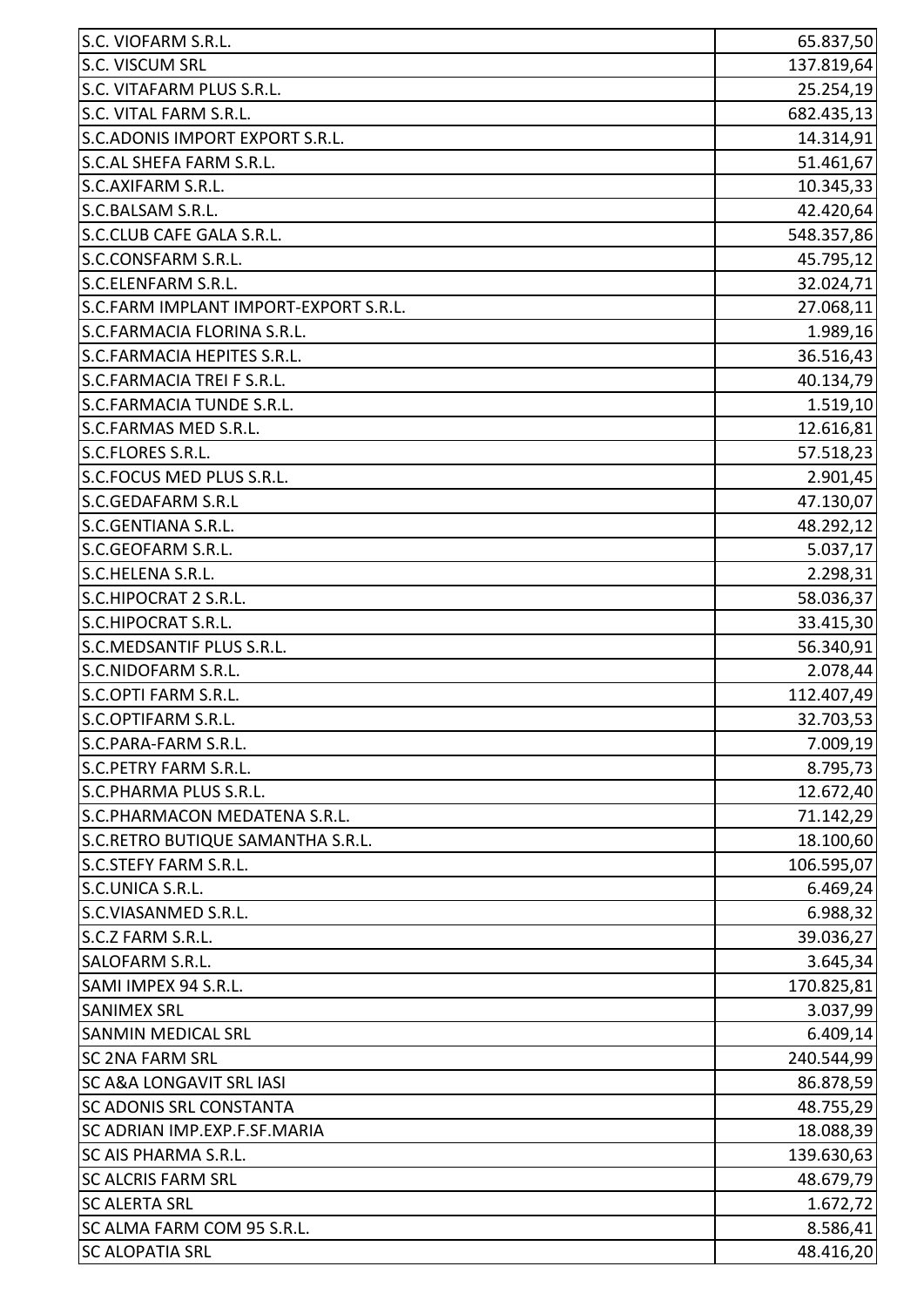| <b>SC ANCA FARM SRL</b>            | 55.955,41    |
|------------------------------------|--------------|
| <b>SC ANDSER MEDICA SRL</b>        | 1.115,88     |
| <b>SC ARCATIM SA TIMISOARA</b>     | 87.575,41    |
| <b>SC ART FARM SRL</b>             | 9.451,81     |
| <b>SC ASCLEPYOS SRL</b>            | 10.447,51    |
| <b>SC BABY FARM SRL</b>            | 97.669,69    |
| <b>SC BELLADONNA PHARM SRL</b>     | 12.966,17    |
| <b>SC BRIFARM S.A</b>              | 72.797,28    |
| <b>SC CASA DAMAJ SRL</b>           | 4.614,47     |
| <b>SC CATENA AVAFARM SRL</b>       | 32.033,84    |
| <b>SC COSMOPOLITAN IMPEX SRL</b>   | 90.661,92    |
| <b>SC ECOFARMACIA NETWORK SRL</b>  | 60.675,96    |
| <b>SC ELIXIR SRL</b>               | 39.536,90    |
| <b>SC ELMAFARM SRL</b>             | 24.486,00    |
| <b>SC ESTER FARM SRL</b>           | 46.026,12    |
| <b>SC EUROSANTIS SRL CONSTANTA</b> | 6.086,37     |
| <b>SC EVA MEDICAL FARM SRL</b>     | 46.861,88    |
| SC EXTRA FARM ACD S.R.L.           | 18.629,38    |
| ISC FARM GALENUS SA SATU MARE      | 16.756,04    |
| <b>SC FARMACIA ADONIS PLUS SRL</b> | 38.928,67    |
| <b>SC FARMACIA ANA-MARIA SRL</b>   | 258.642,44   |
| <b>SC FARMACIA AVICENNA SRL</b>    | 31.120,47    |
| <b>SC FARMACIA BALSAM SRL ARAD</b> | 6.473,82     |
| <b>SC FARMACIA DELIA</b>           | 3.419,32     |
| <b>SC FARMACIA DOMNISORI SRL</b>   | 8.356,99     |
| <b>SC FARMACIA ETELKA SRL</b>      | 38.407,72    |
| <b>SC FARMACIA FARMEX DL SRL</b>   | 216.773,11   |
| <b>SC FARMACIA FLORA SRL</b>       | 68.870,06    |
| SC FARMACIA LELIA SRL              | 9.708,27     |
| <b>SC FARMACIA MATERNA SRL</b>     | 50.586,49    |
| <b>SC FARMACIA MIRUNA SRL</b>      | 11.874,30    |
| <b>SC FARMACIA TEILOR SRL</b>      | 125.576,46   |
| <b>SC FARMACIA TRIF IMPEX SRL</b>  | 5.477,66     |
| <b>SC FARMACIA VITAL IMPEX SRL</b> | 33.217,23    |
| <b>SC FARMACOM S.A.</b>            | 31.483,97    |
| <b>SC FARMARION PLUS SRL</b>       | 20.732,29    |
| <b>SC FARMGRIG SRL</b>             | 834,14       |
| <b>SC FARM-ZOO-STAR SRL</b>        | 38.514,85    |
| <b>SC FASTPHARM SRL</b>            | 18.527,35    |
| <b>SC FEDRA SRL TULCEA</b>         | 17.000,66    |
| <b>SC FLORA PLUS SRL</b>           | 7.723,96     |
| <b>SC GENERAL TRANSCOM SRL</b>     | 31.337,55    |
| <b>SC GET-FARM SRL CARACAL</b>     | 22.108,21    |
| <b>SC GIA DISTRI MED SRL</b>       | 405,51       |
| <b>SC GIFARM SRL</b>               | 7.387,92     |
| <b>SC HAREION SRL</b>              | 1.722,56     |
| <b>SC HEDERA HELIX FARM SRL</b>    | 10.169,03    |
| <b>SC HELP NET FARMA SA</b>        | 1.272.299,32 |
| <b>SC HEPITES SRL</b>              | 1.967,76     |
| <b>SC HYGIEIA SRL BISTRITA</b>     | 23.176,70    |
| SC INDIGO 2000 SRL                 | 12.876,63    |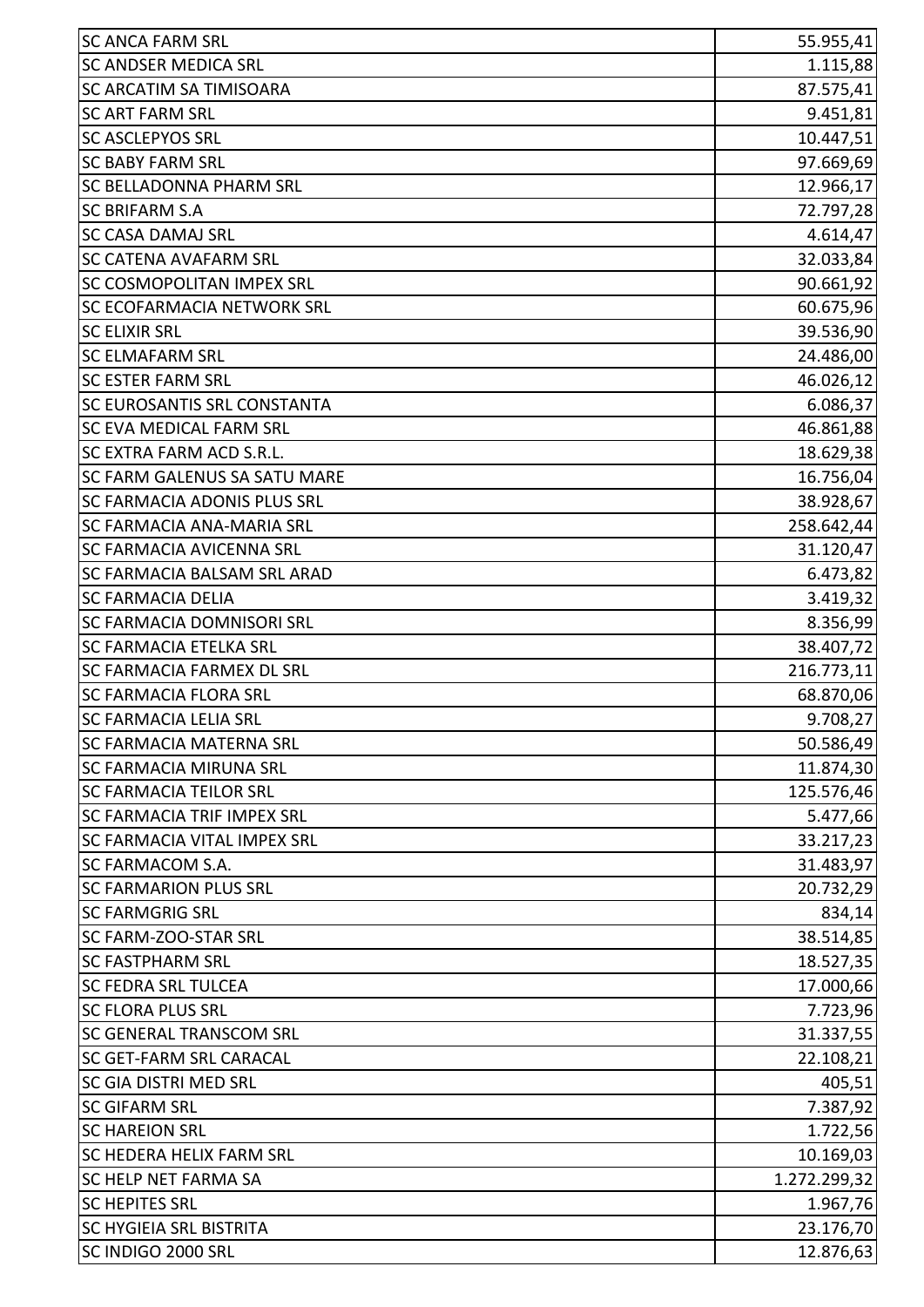| <b>SC IRIS FARM ORSOVA</b>              | 811,61       |
|-----------------------------------------|--------------|
| <b>SC IVONA FARM SRL</b>                | 31.590,91    |
| <b>SC LARIFARM SRL</b>                  | 38.238,28    |
| <b>SC LONGAVIT SRL</b>                  | 95.061,91    |
| <b>SC MD FARMA SRL</b>                  | 20.708,15    |
| <b>SC MEDAIDA FARM SRL</b>              | 1.310,87     |
| <b>SC MEDICA FARMADIN SRL</b>           | 1.258,26     |
| <b>SC MEDICAL FARM SRL</b>              | 87.860,57    |
| SC MEDIFARM SRL FAGARAS                 | 1.575,07     |
| <b>SC MEDIFLORA SRL</b>                 | 119.059,73   |
| <b>SC MONA SRL PITESTI</b>              | 4.760,20     |
| <b>SC MYOSOTIS SRL</b>                  | 144.068,08   |
| <b>SC NIROS PHARMA PLUS SRL</b>         | 20.062,35    |
| <b>SC OMNIA-PLUS SRL</b>                | 28.516,79    |
| <b>SC PHARMA LIFE SRL</b>               | 4.546,13     |
| <b>SC PHARMEDICUM SRL</b>               | 7.705,29     |
| <b>SC POPINA PRODIMPEX SRL</b>          | 16.037,39    |
| <b>SC REMEDIA SRL TIMISOARA</b>         | 23.648,01    |
| <b>SC REMEDIUM FARM SRL CLUJ</b>        | 351.389,60   |
| <b>SC RODAFARM IMPEX SRL</b>            | 17.674,22    |
| <b>SC ROMFARM SA</b>                    | 487,94       |
| <b>SC SALDOVIN COMP SRL</b>             | 11.027,20    |
| <b>SC SALVOFARM ZALAU</b>               | 35.875,00    |
| <b>SC SANOFARM SRL</b>                  | 59.158,79    |
| <b>SC SENSIBLU S.R.L.</b>               | 1.109.754,35 |
| <b>SC SETI IMPEX SRL</b>                | 5.414,80     |
| <b>SC SIDEREA FARM SRL</b>              | 61.780,63    |
| <b>SC SINAPIS SRL ARAD</b>              | 18.912,69    |
| <b>SC SPERANTA SRL</b>                  | 16.256,71    |
| <b>SC TEAHA FARM SRL</b>                | 40.093,76    |
| <b>SC TEOFARM SRL</b>                   | 7.841,35     |
| <b>SC TEOSAN SRL</b>                    | 20.140,22    |
| <b>SC TINOS FARM SRL</b>                | 182.404,20   |
| <b>SC UMAVET SRL</b>                    | 16.310,83    |
| <b>SC VIOFARM SRL BOTOSANI</b>          | 2.661,65     |
| <b>SC VOGUE FARM 21 SRL</b>             | 12.364,40    |
| SCARLAT GENERAL CONSULTING S.R.L.       | 32.378,74    |
| <b>SF. MARIA SRL</b>                    | 700,03       |
| <b>SIGMAFARM S.R.L.</b>                 | 1.284,75     |
| SMC ORGANIC FARM S.R.L. / FARMACIA DONA | 114.451,14   |
| <b>SOFIAFARM SRL</b>                    | 10.820,28    |
| <b>SPRING FARM S.R.L.</b>               | 14.871,24    |
| <b>STAR FARM</b>                        | 8.813,10     |
| <b>STRASOF TRADING SRL</b>              | 30.652,52    |
| <b>SUD TRADING SRL</b>                  | 226,67       |
| <b>TERRAFARM EXIM SRL</b>               | 71,64        |
| <b>TOMIS FARM SRL</b>                   | 19.830,24    |
| <b>TUSAN PHARM S.R.L.</b>               | 46.287,11    |
| <b>URGENT FARM</b>                      | 1.117.463,14 |
| <b>VAFLOMIA</b>                         | 4.691,51     |
| <b>VALYFARM SRL</b>                     | 272.763,54   |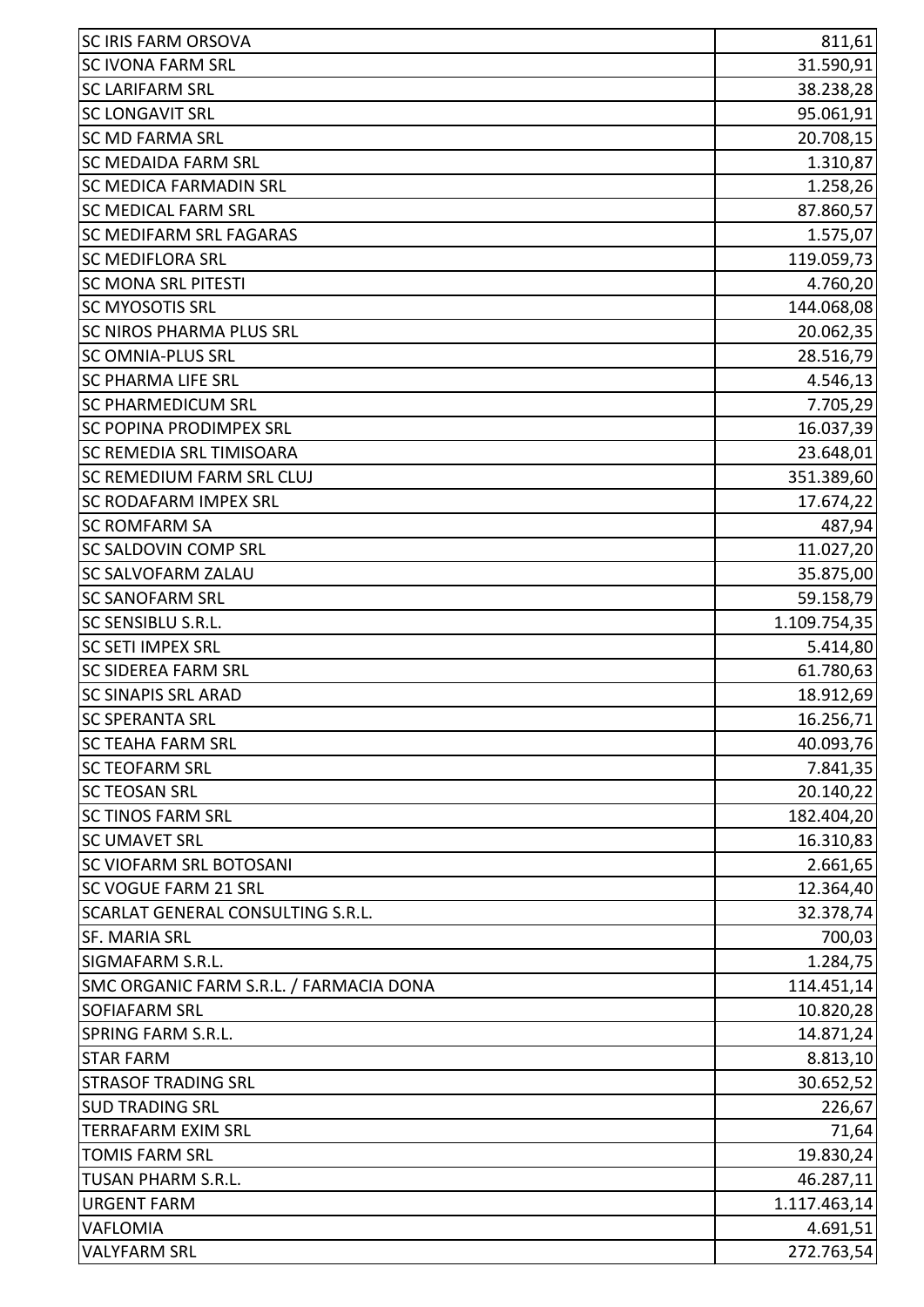| VEKALMAR PHARMACIE'S S.R.L.     | 14.214,15 |
|---------------------------------|-----------|
| <b>VIA SANA SRL</b>             | 1.227,23  |
| <b>VIAFARM</b>                  | 4.267,56  |
| VICTORIA VISOI S.R.L.           | 2.353,63  |
| <b>VILEUS MED COM SRL</b>       | 51.691,00 |
| <b>VITALOGY SRL</b>             | 7.406,29  |
| <b>WESTRA INTERNATIONAL SRL</b> | 8.726,54  |
| <b>WORLD TRADE PHARMA SRL</b>   | 14.169,87 |

## **2.) Medicamente cu si fara contributie personala - cost volum-rezultat**

| Furnizor de servicii medicale  | Valoare      |
|--------------------------------|--------------|
| FARMACIA ANETA S.R.L.          | 147.887,54   |
| <b>FARMIMPEX SRL</b>           | 140.102,82   |
| S.C. FARMACIA ACSADEMIA S.R.L. | 73.943,77    |
| S.C. FARMACIA VIVIANA S.R.L.   | 2.222.187,01 |
| S.C. VITAFARM PLUS S.R.L.      | 280.205,64   |
| S.C. VITAL FARM S.R.L.         | 1.070.232,95 |
| S.C.CLUB CAFE GALA S.R.L.      | 700.514,10   |
| <b>SC HELP NET FARMA SA</b>    | 700.513,80   |
| <b>SC SENSIBLU S.R.L.</b>      | 140.102,76   |
| <b>VALYFARM SRL</b>            | 93.401,88    |

## **3.) Medicamente cu si fara contributie personala - cost volum**

| Furnizor de servicii medicale         | <b>Valoare</b> |
|---------------------------------------|----------------|
| <b>ABIES ALBA FARM SRL</b>            | 980,34         |
| <b>ACTFARM</b>                        | 1.960,68       |
| <b>ADEN FARM SRL</b>                  | 326,78         |
| ALPHA MED S.R.L.                      | 326,78         |
| <b>BIOMEDICA SRL</b>                  | 653,56         |
| <b>BIONATURA S. R. L.</b>             | 326,78         |
| <b>CATENA ASTERFARM SRL</b>           | 980,34         |
| <b>CATENA COMFARM SRL</b>             | 326,78         |
| <b>CATENA HYGEIA SRL</b>              | 1.633,90       |
| <b>CORINDALIS SRL</b>                 | 653,56         |
| <b>DUCFARM</b>                        | 980,34         |
| <b>ELIANA&amp;NICOLETA FARM SRL</b>   | 326,78         |
| <b>ELLA - ROSE FARM SRL</b>           | 326,78         |
| <b>FARMACEUTICA REMEDIA SA</b>        | 653,56         |
| FARMACIA BUCURESTI TEHNOPLUS FARM SRL | 3.267,80       |
| <b>FARMACIA FORTE VITA FARM</b>       | 326,78         |
| <b>FARMACIA HELP FARM SRL</b>         | 653,56         |
| <b>FARMACIA INA IMPEX PLUS S.R.L.</b> | 326,78         |
| <b>FARMACIA M SRL</b>                 | 326,78         |
| <b>FARMAVITA</b>                      | 326,78         |
| <b>FARMIMPEX SRL</b>                  | 980,34         |
| <b>HYGEA SRL</b>                      | 980,34         |
| <b>IDEA MED SRL</b>                   | 653,56         |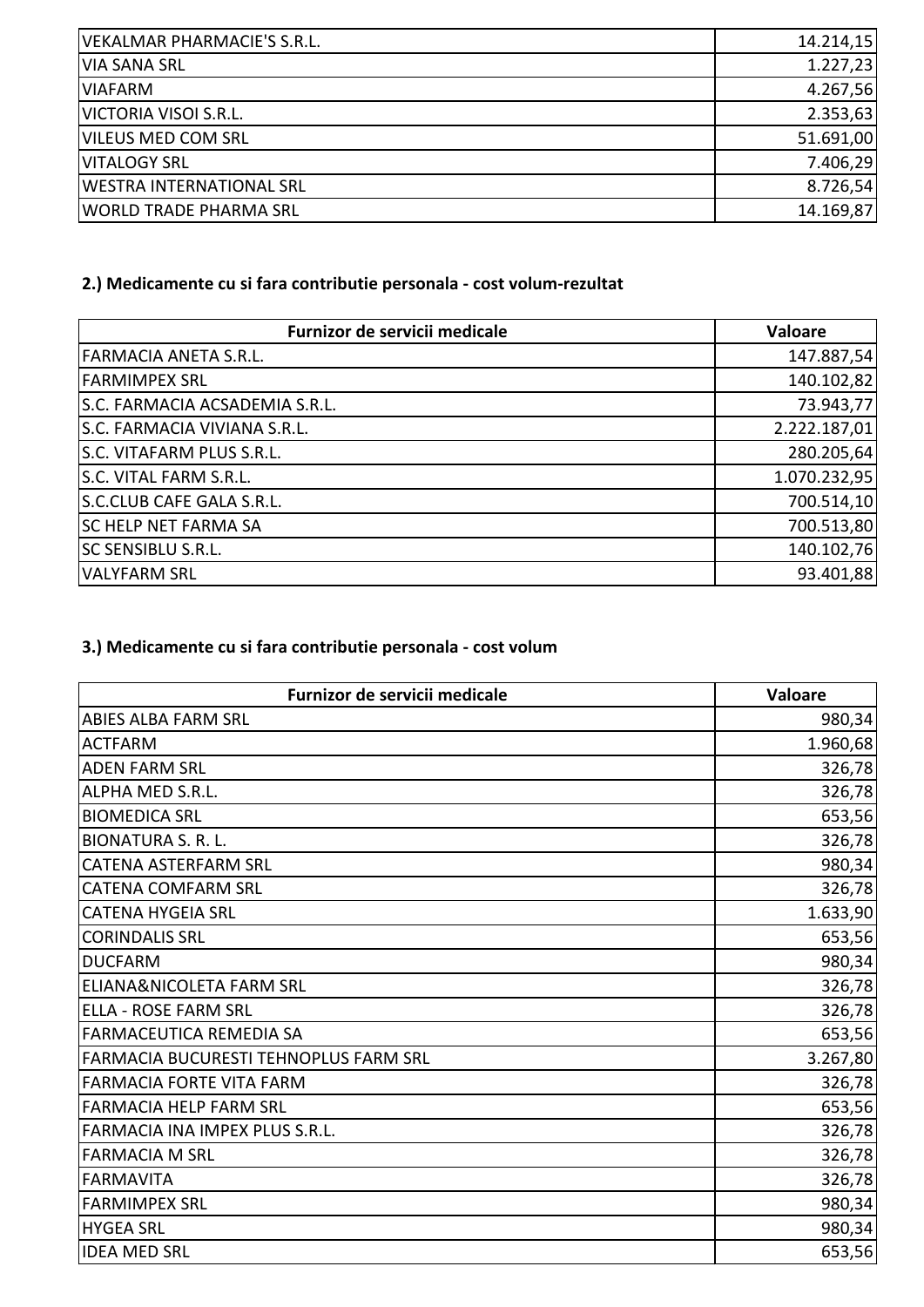| <b>IEZER FARM SRL</b>                 | 980,31    |
|---------------------------------------|-----------|
| KARIM PHARM/DERYYFARM KARIM           | 653,56    |
| <b>LARA FARM</b>                      | 1.633,90  |
| <b>LAVIRA TRANSPORT SRL</b>           | 2.941,02  |
| <b>LIMA FARM SRL</b>                  | 326,78    |
| MEDIMFARM TOPFARM SA                  | 326,78    |
| MED-SERV UNITED SRL                   | 1.307, 12 |
| <b>MIOSOTIS PLUS SRL</b>              | 326,78    |
| <b>NATURA SRL</b>                     | 653,56    |
| NOVOFARM S.R.L.                       | 326,78    |
| PANACEEA PHARM SRL                    | 653,56    |
| PHARMACIA A.D.M. 2000 S.R.L.          | 326,78    |
| PHARMACY SRL CONSTANTA                | 326,78    |
| PROFESSIONAL FARMA LINE S.R.L.        | 326,78    |
| <b>REMIRO FARM SRL</b>                | 326,78    |
| S.C METAFARM S.R.L.                   | 1.307,12  |
| S.C. ALICAT GRUP S.R.L.               | 653,56    |
| S.C. APOTECA FARMACIE S.R.L.          | 653,56    |
| S.C. ARNICA IMPEX S.R.L.              | 44.433,31 |
| S.C. ARNICA S.R.L.                    | 326,78    |
| S.C. ATMAN PROD COM S.R.L.            | 326,78    |
| S.C. BIOS-FARM S.R.L.                 | 326,78    |
| S.C. BIOSPECTRUM S.R.L.               | 653,56    |
| S.C. CATENA NINA S.R.L.               | 326,78    |
| S.C. COMAY SRL                        | 326,78    |
| S.C. CRAITA SILVA IMPEX S.R.L.        | 326,78    |
| S.C. DERYYFARM 2000 S.R.L.            | 1.307, 12 |
| S.C. DEXTER INVEST S.R.L.             | 980,34    |
| S.C. DIANA ALEXANDRU SRL              | 326,78    |
| S.C. FARM MOND S.R.L.                 | 326,78    |
| S.C. FARM SEMPERVIVI S.R.L.           | 326,78    |
| <b>S.C. FARMA MED SRL</b>             | 653,56    |
| S.C. FARMACEUTICA ARGESFARM S.A.      | 2.287,46  |
| S.C. FARMACIA ALGEVITA S.R.L.         | 326,78    |
| S.C. FARMACIA BAJAN S.R.L.            | 326,78    |
| S.C. FARMACIA BARNA S.R.L.            | 326,78    |
| <b>S.C. FARMACIA ESCULAP SRL</b>      | 653,56    |
| <b>S.C. FARMACIA HYGEA SRL</b>        | 1.307, 12 |
| S.C. FARMACIA SFINTA ECATERINA S.R.L. | 326,78    |
| S.C. FARMACIA SIC VOLO SRL            | 326,78    |
| S.C. FARMACIA TEI S.R.L.              | 4.248,14  |
| S.C. FARMACIA VIVIANA S.R.L.          | 653,56    |
| S.C. FARMA-COM-IULIA S.R.L.           | 326,78    |
| <b>S.C. FARMALEX S.R.L</b>            | 326,78    |
| S.C. GEDEON RICHTER FARMACIA S.A      | 653,56    |
| <b>S.C. GEONET SRL</b>                | 653,56    |
| S.C. HYPERICI S.R.L.                  | 1.307, 12 |
| <b>S.C. LIBRO PHARMA SRL</b>          | 1.633,90  |
| S.C. MINERVA FARMACIE S.R.L.          | 326,78    |
| S.C. MINI-FARM SRL                    | 1.307, 12 |
| S.C. PLESEA MOCANU SANTEFARM S.R.L.   | 326,78    |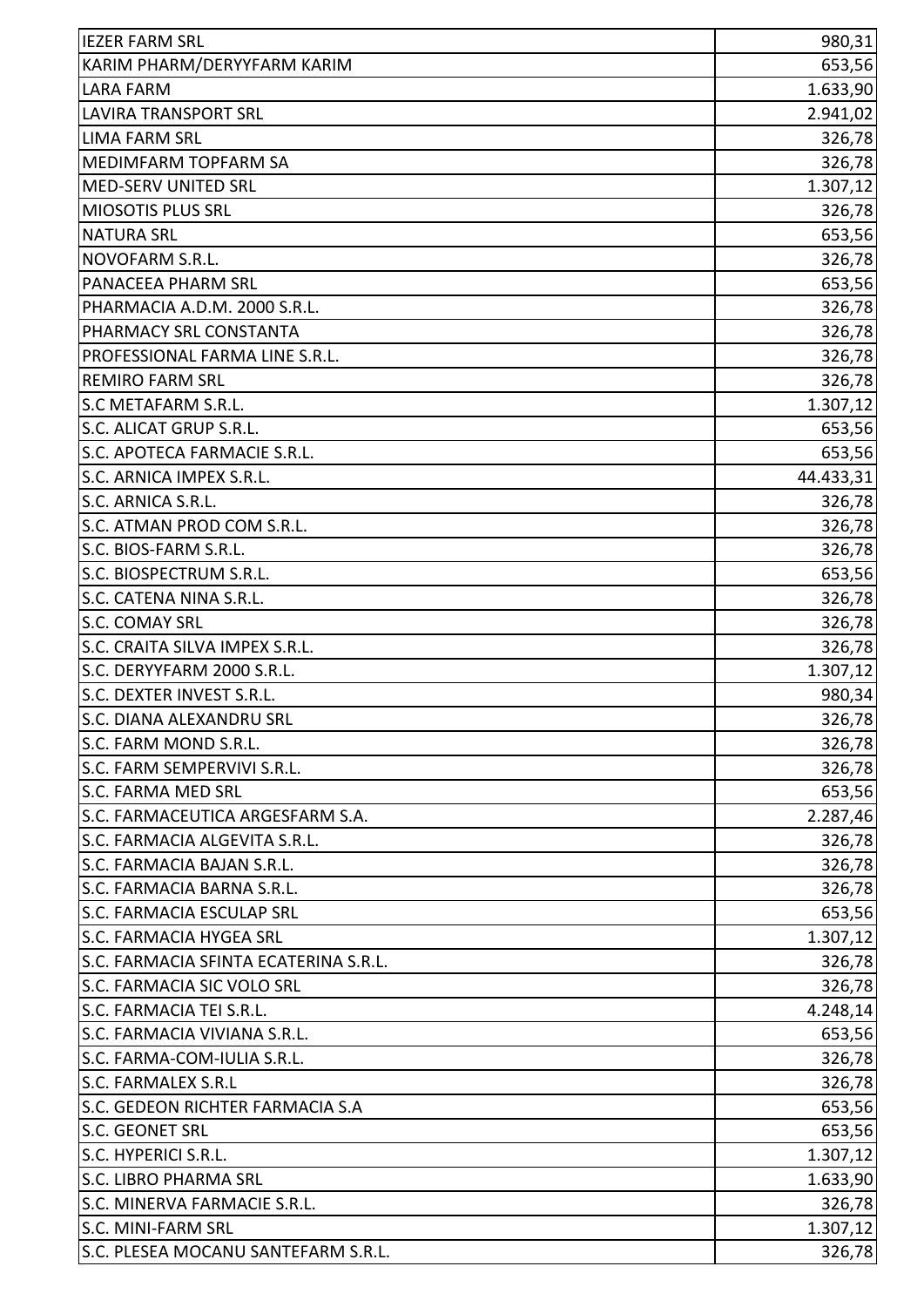| S.C. RADIX PHARMA S.R.L.            | 326,78    |
|-------------------------------------|-----------|
| S.C. REDFARM S.R.L.                 | 326,78    |
| S.C. ROM-DIGI-FARM S.R.L.           | 326,78    |
| S.C. S.I.E.P.C.O.F.A.R. S.A.        | 13.234,58 |
| S.C. SALVATOR                       | 1.307,12  |
| S.C. SARAMED S.R.L.                 | 326,78    |
| S.C. VIOFARM S.R.L.                 | 653,56    |
| S.C. VITAFARM PLUS S.R.L.           | 1.633,90  |
| S.C. VITAL FARM S.R.L.              | 326,78    |
| S.C.BALSAM S.R.L.                   | 1.307,12  |
| S.C.CLUB CAFE GALA S.R.L.           | 2.287,46  |
| S.C.ELENFARM S.R.L.                 | 326,78    |
| S.C.FARMACIA HEPITES S.R.L.         | 653,56    |
| S.C.HIPOCRAT 2 S.R.L.               | 653,56    |
| S.C.HIPOCRAT S.R.L.                 | 326,78    |
| S.C.MEDSANTIF PLUS S.R.L.           | 653,56    |
| S.C.OPTI FARM S.R.L.                | 326,78    |
| S.C.OPTIFARM S.R.L.                 | 653,56    |
| S.C.PHARMACON MEDATENA S.R.L.       | 1.307, 12 |
| S.C.RETRO BUTIQUE SAMANTHA S.R.L.   | 653,56    |
| SAMI IMPEX 94 S.R.L.                | 326,78    |
| <b>SC A&amp;A LONGAVIT SRL IASI</b> | 326,78    |
| <b>SC AIS PHARMA S.R.L.</b>         | 980,34    |
| <b>SC ALCRIS FARM SRL</b>           | 653,56    |
| <b>SC ANCA FARM SRL</b>             | 1.307, 12 |
| <b>SC ARCATIM SA TIMISOARA</b>      | 227,61    |
| <b>SC BABY FARM SRL</b>             | 1.633,90  |
| <b>SC ECOFARMACIA NETWORK SRL</b>   | 326,78    |
| SC EXTRA FARM ACD S.R.L             | 326,77    |
| <b>SC FARM GALENUS SA SATU MARE</b> | 653,56    |
| SC FARMACIA ADONIS PLUS SRL         | 653,56    |
| <b>SC FARMACIA AVICENNA SRL</b>     | 326,78    |
| <b>SC FARMACIA BALSAM SRL ARAD</b>  | 326,78    |
| <b>SC FARMACIA FARMEX DL SRL</b>    | 653,56    |
| <b>SC FARMACIA TEILOR SRL</b>       | 980,34    |
| <b>SC FARMACOM S.A.</b>             | 326,78    |
| <b>SC FARMARION PLUS SRL</b>        | 653,56    |
| <b>SC FASTPHARM SRL</b>             | 326,77    |
| <b>SC GET-FARM SRL CARACAL</b>      | 326,78    |
| <b>SC HAREION SRL</b>               | 653,56    |
| <b>SC HELP NET FARMA SA</b>         | 5.881,86  |
| <b>SC HYGIEIA SRL BISTRITA</b>      | 653,56    |
| <b>SC LARIFARM SRL</b>              | 653,56    |
| <b>SC LONGAVIT SRL</b>              | 326,78    |
| <b>SC MEDICAL FARM SRL</b>          | 980,34    |
| <b>SC MEDIFLORA SRL</b>             | 980,34    |
| <b>SC MYOSOTIS SRL</b>              | 816,95    |
| <b>SC PHARMA LIFE SRL</b>           | 326,78    |
| <b>SC REMEDIUM FARM SRL CLUJ</b>    | 653,56    |
| <b>SC SANOFARM SRL</b>              | 1.307, 12 |
| SC SENSIBLU S.R.L.                  | 4.574,78  |